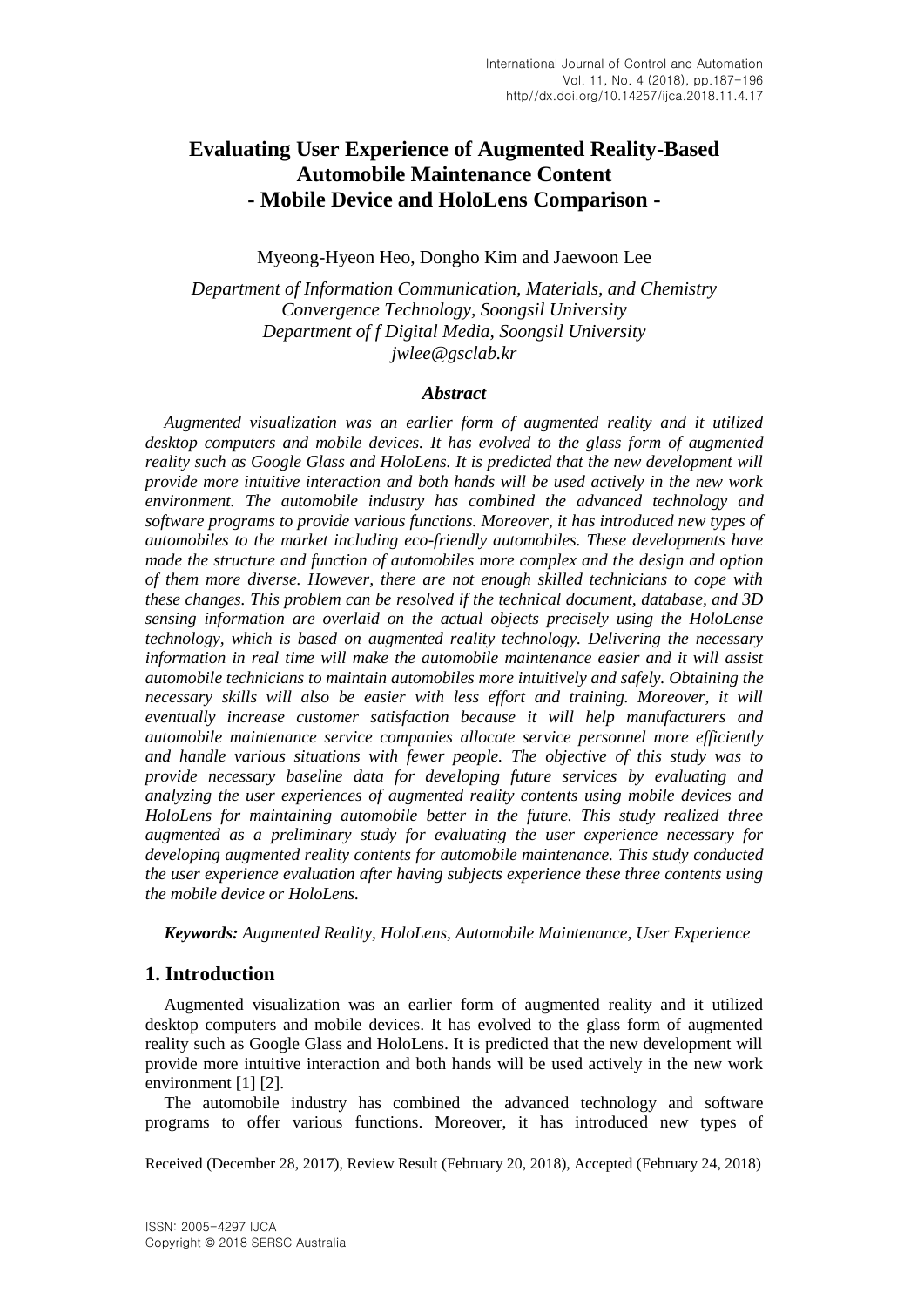automobiles to the market including eco-friendly automobiles. These developments have made the structure and function of automobiles more complex and the design and option of them more diverse. However, the demand for skilled technicians has become beyond the supply [3]. This problem can be resolved if the technical document, database, and 3D sensing information are overlaid on the actual objects precisely using the HoloLense technology, which is based on augmented reality technology. Delivering the necessary information in real time will make the automobile maintenance easier. It will assist automobile technicians to maintain automobiles more naturally and safely. Obtaining the necessary skills will also be easier with less effort and training. Moreover, it will eventually increase customer satisfaction because it will help manufacturers and automobile maintenance service companies allocate service personnel more efficiently and handle various situations with fewer people.

Numerous studies evaluated the interaction between trainees and implemented augmented reality-based mobile devices. The results of these studies showed that the augmented reality technology could stimulate the potential and interest of learners [4][5]. However, only a few analyses have been conducted regarding the user experience of HoloLens, which is extraordinarily improved augmented reality equipment. The objective of this study was to help the development of an effective service in the future by comparing and analyzing the user experience of augmented reality contents between mobile devices and HoloLens in maintaining automobiles.

## **2. Related Studies**

Unlike virtual reality, augmented reality superimposes a virtual object on the real space. It has an advantage of providing supplementary information, which is hard to acquire in the real world, by mixing two types of information [6]. Azuma (1997) stated that there are three requirements for implementing the augmented reality. First, it shall create a seamless world by combining the real world and the virtual world. Secondly, it shall allow a user and a system to communicate continually in real time. Thirdly, a virtual object shall be superimposed on the 3D space precisely to please the five senses of a user and enhance immersion feeling. Azuma (1997) claimed that augmented reality is not achieved just by merging a real world and a virtual world. Azuma (1997) also argued that it could be considered augmented reality only when two merged elements mutually circulate and have an organic relationship [7].

Billinghurst (2002) argued that augmented reality has five advantages. First, it combines the real-world element with a virtual image to give a smooth interaction in real time. Secondly, it presents information more than one can see and enhances the sense of reality by combining the elements of reality with virtual information, another reality. Thirdly, it provides a user with enhanced digital information and augmented reality in the virtual environment merged with a real environment, beyond the spatial constraints. Fourthly, it helps a user give a new metaphor to an interface. For example, a user can use an object in the environment as a digital medium, beyond the common operation, using the mouse and keyboard, the traditional input devices of the computer. Fifthly, it creates a smooth transition from the real world to the virtual world [8].

The types of the augmented reality display can be divided into "See-through Head Mounted Device", "Projection-based Display", and "Handheld-based Display". The "Seethrough Head Mounted Device" is the most similar to the way that the human beings watch objects. However, it has to be worn on the head and the angle of view is limited. The "Projection-based Display" has an advantage that multiple people can watch at the same time. However, it has a limited mobility. Furthermore, the field of view and the distance of view are restricted according to the disposition of seats. The "Handheld-based Display" type has been currently developed and advanced the most owing to the increase of smartphones and it has high mobility. Depending on the location, augmented reality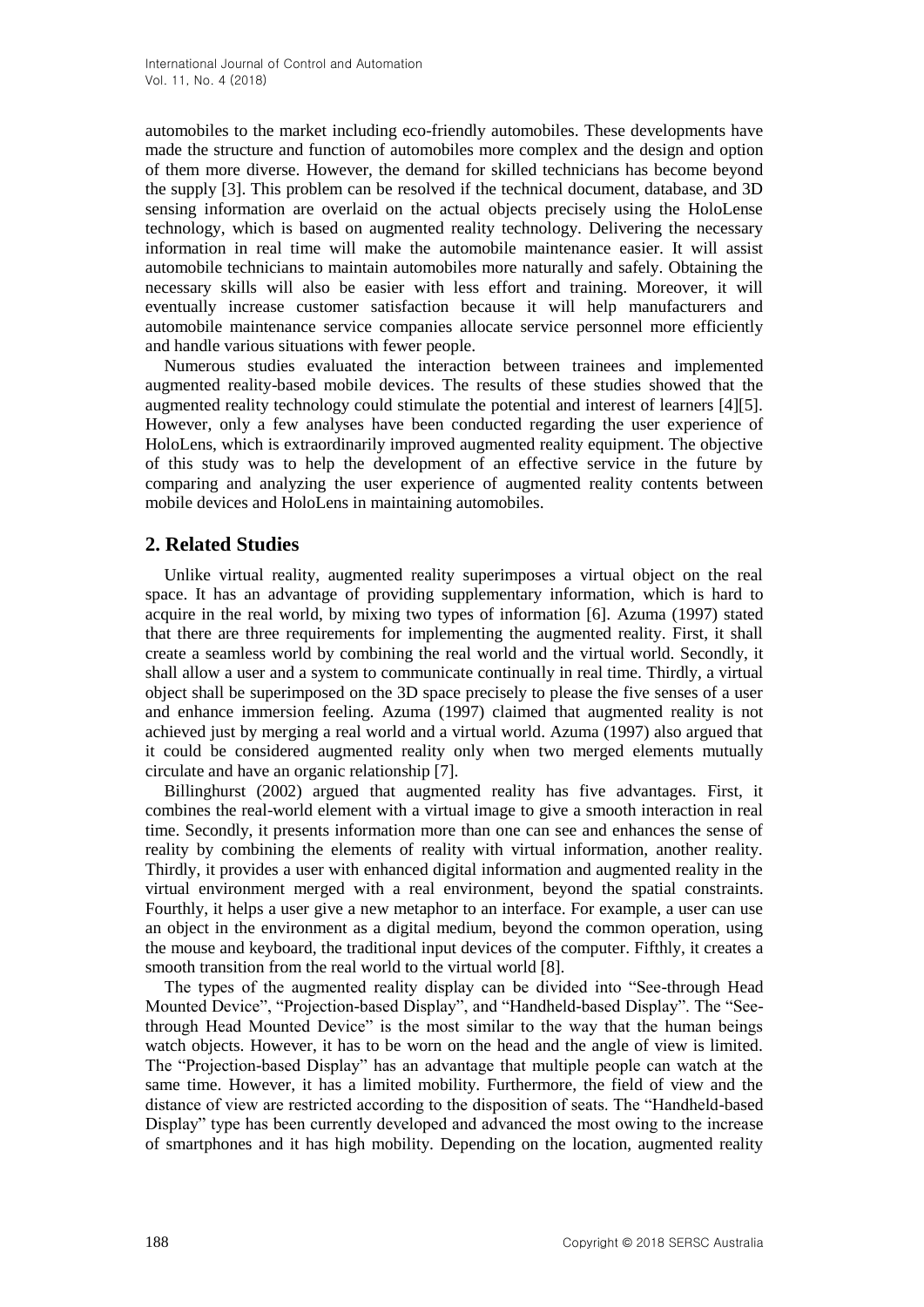can be classified into stationary augmented reality and mobile augmented reality. "Seethrough Head Mounted Device" and "Handheld-based Display", among the display classification, are the mobile type and "Projection-based Display" represents the stationary type.

As the technology based on head mounted display (HMD) have advanced, Microsoft recently released HoloLens, which can be used without using mobile devices or desktop computers. HoloLens has given augmented reality new possibilities because it matches a created 3D model with a real space by recognizing the characteristics of an environment and can save it in the actual space. Especially, it is possible to produce immersive and highly interactive contents because the HMD-based augmented reality is not restricted by screen and space [9][10].

## **3. Experimental Methods**

### **3.1. Subjects of Experiment**

This study conducted an experiment on 44 undergraduate students who were majoring in Automotive and Mechanical Engineering in a college located in Seoul and not exposed to HoloLens. The subjects were divided into two groups (22 subjects each). The study treated the mobile device usage and the HoloLens usage as independent variables and the evaluation score after the usage as a dependent variable.

## **3.2. Experiment Procedure**

### **Table 1. Resolution of Mobile Devices & HoloLens and Performance of Camera**

| <b>Model</b> | <b>Samsung Galaxy Note8</b> | <b>MS</b><br><b>HoloLens</b> |
|--------------|-----------------------------|------------------------------|
| Image        |                             |                              |
| Resolution   | 2960×1440(Quad HD+)         | 1268×720(720p)               |
| Camera       | 12 million pixels           | 2.4 million pixels           |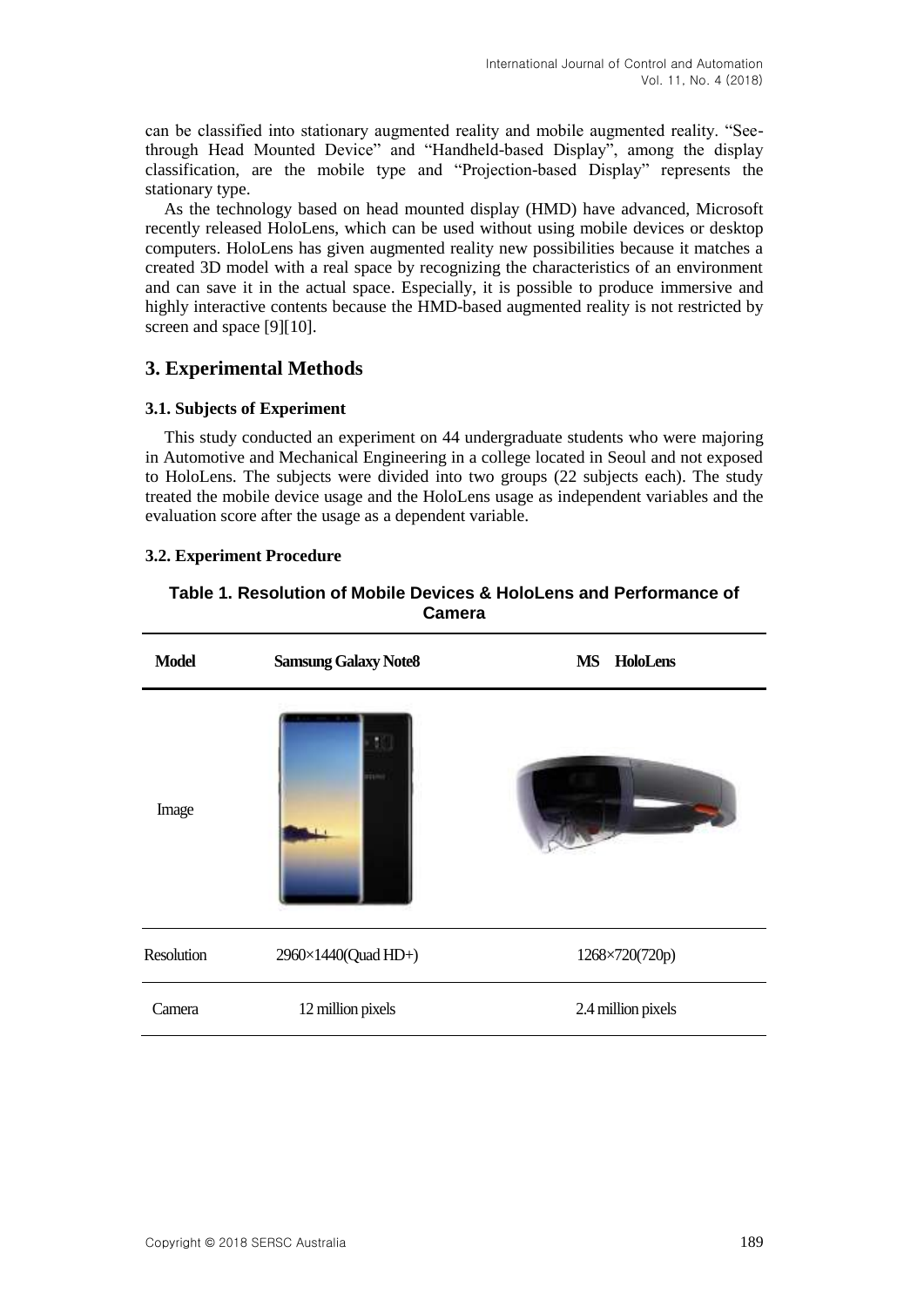| <b>Classification</b> | <b>Image</b>                                                                                           | <b>Effect</b> |
|-----------------------|--------------------------------------------------------------------------------------------------------|---------------|
| Content A             | <b>Separation</b><br>Well in the cases.<br>$w \in \mathbb{R}$<br><b>Thursday</b><br>Marian<br>Walioman | 3D Model      |
| Content B             | <b>Terms</b><br>$w = c + x$<br>main - but transporter<br>Thurs.<br>Hills<br><b>HILTH SOAK NOTE</b>     | Silhouette    |
| Content C             | Piston<br>THEFT.<br>Wert exhibition<br>$w = c$<br>27%<br><b>Holla</b><br><b>JULIE SINE AVE</b>         | Label         |

## **Table 2. Augmented Reality Contents**

This study created virtual objects of three contents by using Unity 3D [11] and Vuforia SDK [12] based on literature review and existing augmented reality cases.



**Figure 1. Experimental Environment**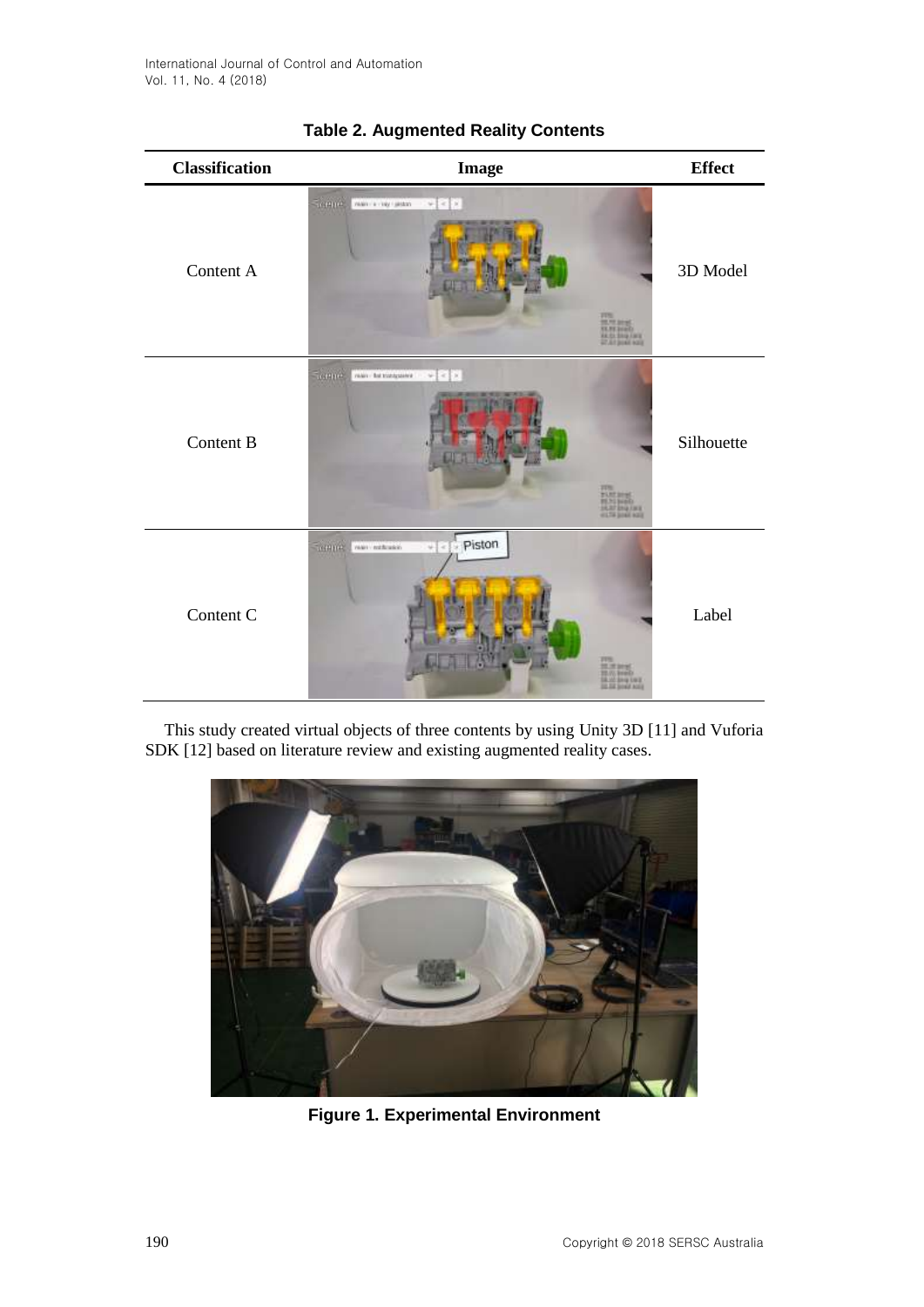Contents A and B expressed the piston structure and motions in an engine miniature model by animation. Content A used an opaque 3D model and content B applied a silhouette effect so that the engine miniature model is not hidden by the content. Content C displayed the name of a part using a label after recognizing the accurate position of the piston without using an animation effect [Table. 2].

The developed augmented reality contents (*i.e.*, virtual objects) were observed in a studio furnished with two stand lamps with considering the limitations of the hardware of HoloLens developed so far in order to improve the experiment condition [Figure 1].

For evaluating the user experience, the user group using a mobile device grasped the device with one hand and touched the screen to operate the object [Figure 1](a). The user group using HoloLens operated the device with gesture and voice command to evaluate the user experience [Figure 1](b).



**Figure 2. (a)Test for Mobile Device, (b) Test for HoloLens**

The user evaluation was made with referring to the questionnaire of Park and Kim (2017)[13]. The questionnaire consisted of four items (*i.e.*, awareness, comfort, functionality, and space perception). Respondents were asked to answer in five-point Likert scale *(i.e.*, very poor, poor, average, good, and very good).

| <b>Classification</b> | <b>Description</b>                                   |
|-----------------------|------------------------------------------------------|
| Awareness             | GUI element and degree of recognizing<br>information |
| Comfort               | Comfort of eyes in the visual aspect                 |
| Functionality         | Structural stability or clarity of distinction       |
| Space Perception      | Distinction (depth) between real and virtual objects |

#### **3.3. Data Processing**

Statistical analyses were conducted using IBM SPSS Statistics 24. In order to test the normality of the mobile device user group and the HoloLens user group, Kolmogorov-Smirnov was conducted. The results of Kolmogorov-Smirnov indicated that these groups did not satisfy the assumptions of normality (p>0.05). Therefore, this study conducted Mann-Whitney test, a non-parametric test, to compare these two groups.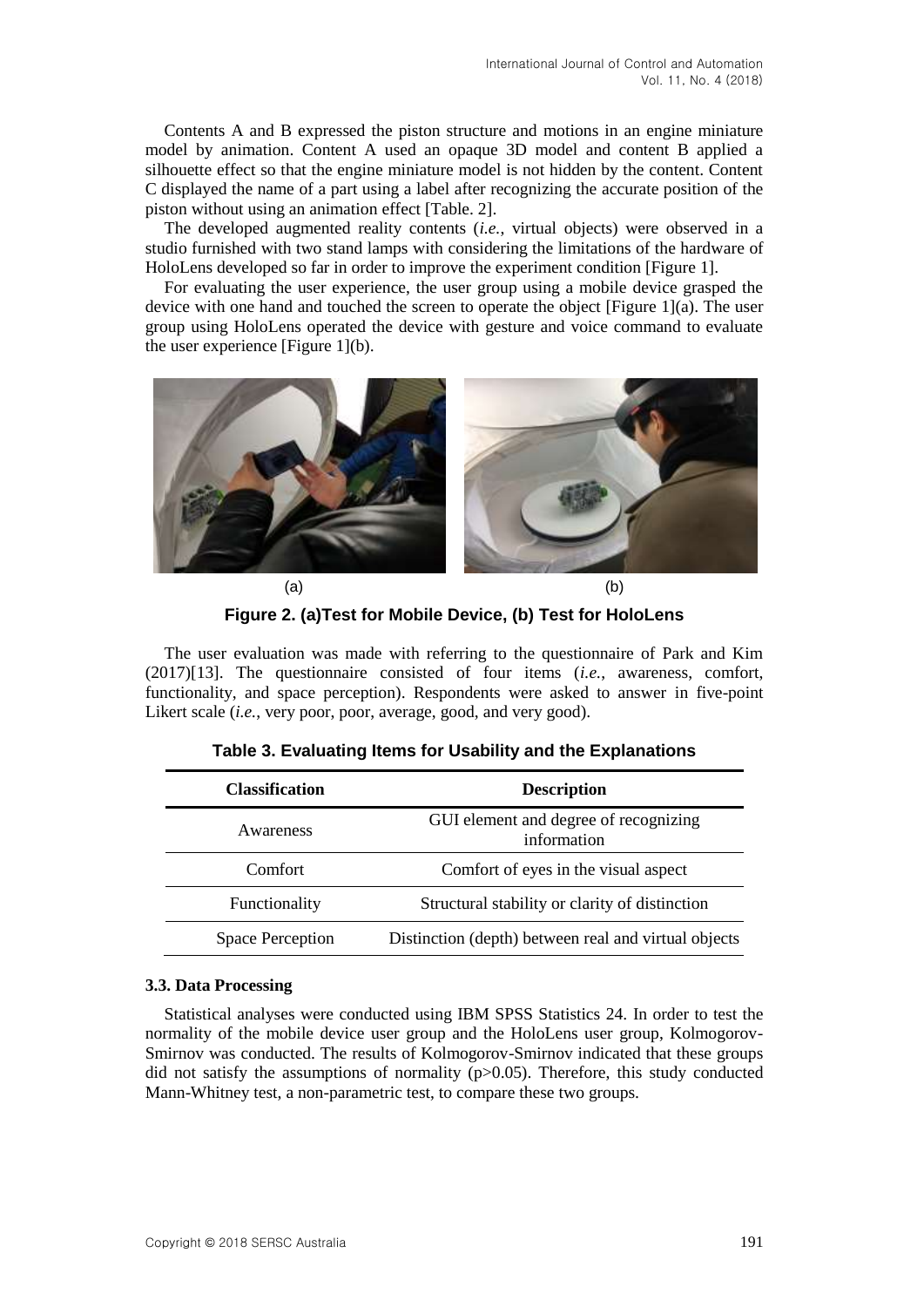## **4. Results**

| <b>Classification</b> | Group(N)           | <b>Awareness</b><br>(Mean±SD) | Z        | p-value |
|-----------------------|--------------------|-------------------------------|----------|---------|
| Awareness             | Mobile Device (22) | $4.40 \pm .66$                |          |         |
|                       | HoloLens (22)      | $3.86 \pm 1.08$               | $-1.655$ | .098    |
| Comfort               | Mobile Device (22) | $3.59 \pm .79$                | $-854$   | .393    |
|                       | HoloLens (22)      | $3.40 \pm .73$                |          |         |
|                       | Mobile Device (22) | $3.86 \pm .99$                | - 437    | .662    |
| Functionality         | HoloLens (22)      | $3.72 \pm 1.03$               |          |         |
| <b>Space</b>          | Mobile Device (22) | $3.68 \pm .71$                | -.447    | .655    |
| Perception            | HoloLens (22)      | $3.86 \pm .83$                |          |         |

## **Table 4. Evaluation Results of User Experiences (A)**

## **Table 6 Evaluation Results of User Experiences (B)**

| Classification | Group(N)           | <b>Awareness</b><br>$(Mean \pm SD)$ | Z        | p-value |
|----------------|--------------------|-------------------------------------|----------|---------|
| Awareness      | Mobile Device (22) | $3.36 \pm 1.04$                     | $-.086$  | .932    |
|                | HoloLens (22)      | $3.36 \pm 1.00$                     |          |         |
| Comfort        | Mobile Device (22) | $3.68 \pm .94$                      | $-2.380$ | .017    |
|                | HoloLens (22)      | $3.00 \pm .87$                      |          |         |
|                | Mobile Device (22) | $3.09 \pm 1.01$                     | $-512$   | .608    |
| Functionality  | HoloLens (22)      | $3.32 \pm .78$                      |          |         |
| <b>Space</b>   | Mobile Device (22) | $3.23 \pm .97$                      |          |         |
| Perception     | HoloLens (22)      | $3.18 \pm .95$                      | $-414$   | .679    |

### **Table 7. Evaluation Results of User Experiences(C)**

| <b>Classification</b>      | Group(N)           | <b>Awareness</b><br>$(Mean \pm SD)$ | Z       | p-value |
|----------------------------|--------------------|-------------------------------------|---------|---------|
| Awareness                  | Mobile Device (22) | $3.95 \pm .72$                      | $-.025$ | .980    |
|                            | HoloLens (22)      | $3.86 \pm 1.08$                     |         |         |
| Comfort                    | Mobile Device (22) | $3.82 \pm .73$                      | $-621$  | .535    |
|                            | HoloLens (22)      | $3.64 \pm .90$                      |         |         |
| Functionality              | Mobile Device (22) | $3.59 \pm .95$                      | $-200$  | .842    |
|                            | HoloLens (22)      | $3.64 \pm 1.00$                     |         |         |
| <b>Space</b><br>Perception | Mobile Device (22) | $3.45 \pm .96$                      |         |         |
|                            | HoloLens (22)      | $3.48 + .95$                        | $-941$  | .941    |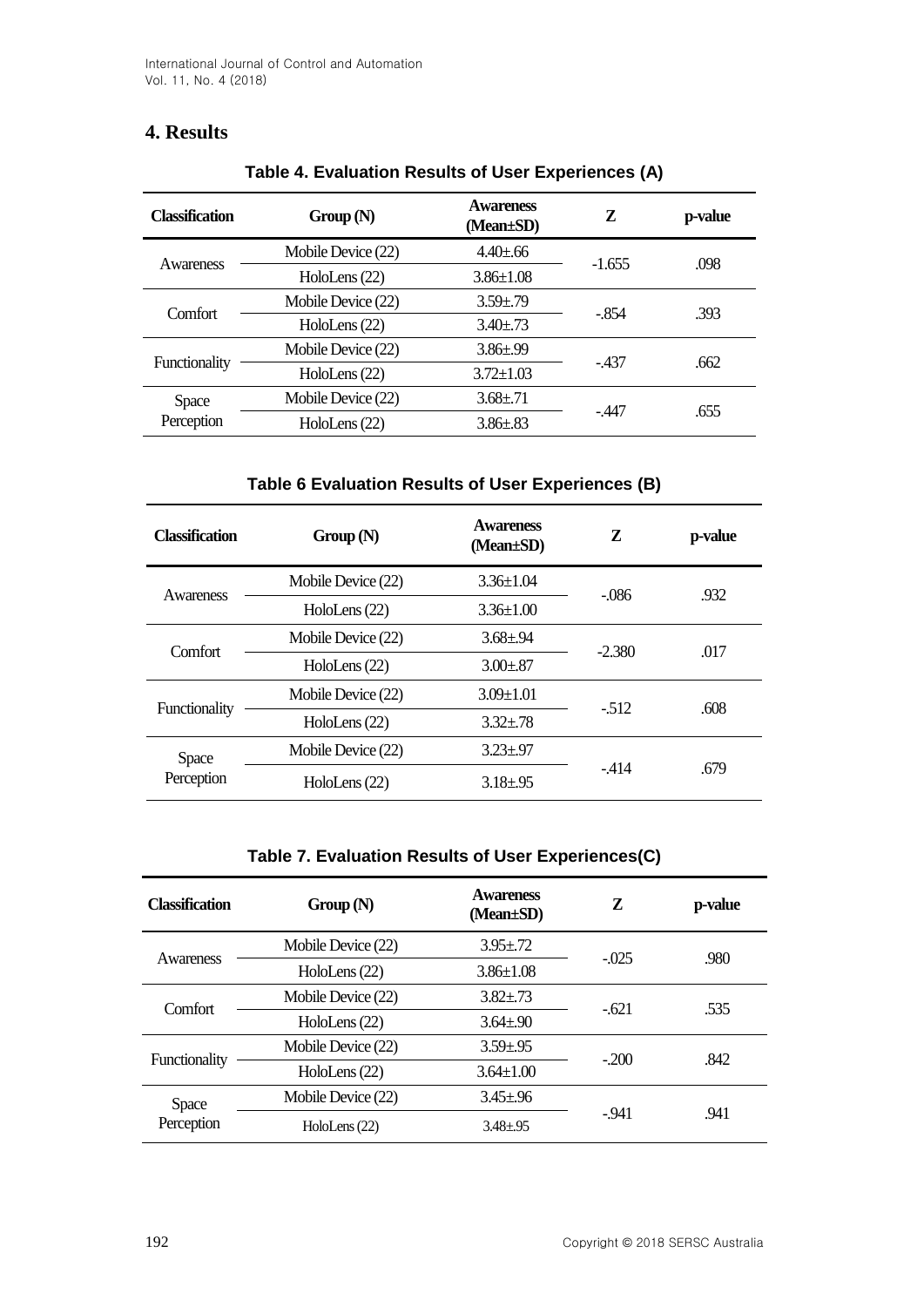The evaluation results of user experiences for content A revealed that the awareness of the mobile device group was  $4.40 \pm .66$  and that of the HoloLens group was  $3.86 \pm 1.08$ . Although the former was higher than the latter, they were not significantly different  $(p>0.05)$ . Moreover, the comfort of the mobile device group was  $3.59\pm 0.79$  and that of the HoloLens group was 3.40±.73. Even though the former was higher than the latter, there was no significant difference between them  $(p>0.05)$ . The functionality of the mobile device group was  $3.86\pm.99$  and that of the HoloLens group was  $3.72\pm.1.03$ . The former was higher than the latter but they were not significantly different ( $p>0.05$ ). The space perception of the mobile device group was 3.68±.71 and that of the HoloLens group was 3.86 $\pm$ .83. Although they were not significantly different (p $>0.05$ ), the former was higher than the latter.

The evaluation results of user experience for content B showed that the awareness of the mobile device group was  $3.36\pm1.04$  and that of the HoloLens group was  $3.36\pm1.00$ . The former was higher than the latter but there was no significant difference between them (p>0.05). Moreover, the comfort of the mobile device group was  $3.68\pm.94$  and that of the HoloLens group was 3.00±.87. The former was significantly higher than the latter  $(p<0.05)$ . The functionality of the mobile device group was  $3.09\pm1.01$  and that of the HoloLens group was  $3.32\pm.78$ . Although the former was higher than the latter, they were not significantly different ( $p > 0.05$ ). The space perception of the mobile device group was 3.23±.97 and that of the HoloLens group was 3.18±.95. Although they were not significantly different  $(p>0.05)$ , the former was higher than the latter.

The evaluation results of user experiences for content C indicated that the awareness of the mobile device group was  $3.95\pm.72$  and that of the HoloLens group was  $3.86\pm1.08$ . Although the mobile device group showed higher awareness than the HoloLens group, they were not significantly different  $(p>0.05)$ . Additionally, the comfort of the mobile device group was  $3.82 \pm .73$  and that of the HoloLens group was  $3.64 \pm .90$ . Even though the former was higher than the latter, there was no significant difference between them (p $>0.05$ ). The functionality of the mobile device group was  $3.59\pm.95$  and that of the HoloLens group was  $3.64\pm1.00$ . The latter was higher than the former but they were not significantly different  $(p>0.05)$ . The space perception of the mobile device group was 3.45±.96 and that of the HoloLens group was 3.48±.95. Although the latter was higher than the former, they were not significantly different  $(p>0.05)$ .

## **5. Conclusion and Future Work**

This study materialized three contents as a preliminary study for evaluating the user experience necessary for developing augmented reality contents for automobile maintenance. Study subjects experienced the contents using the mobile device or HoloLens and conducted the user experience evaluation. The results of this study showed that the user experiences were not significantly different between the mobile device and the HoloLens except for the comfort of content B. The awareness of content A showed the largest difference between the mobile device group and the HoloLens group. It could be due to the limitation of the HoloLens hardware. On the other hand, the space perception of HoloLens was better than that of the mobile device for content A and B despite the difference in resolution and camera performance of two devices. It was believed that it was because HoloLens offered a superior immersion performance as an HMD device. It was speculated that there are no clear differences between comfort and functionality between two tested devices because the augmented reality contents used in this study presented the structure of the piston in an automobile engine miniature and users focused on the structural information of the piston too much.

When the results of user experience evaluation were compared, the content A had the highest scores in awareness, functionality, and space perception while the content B received the highest score in comfort. The results of this study implied that the 3D model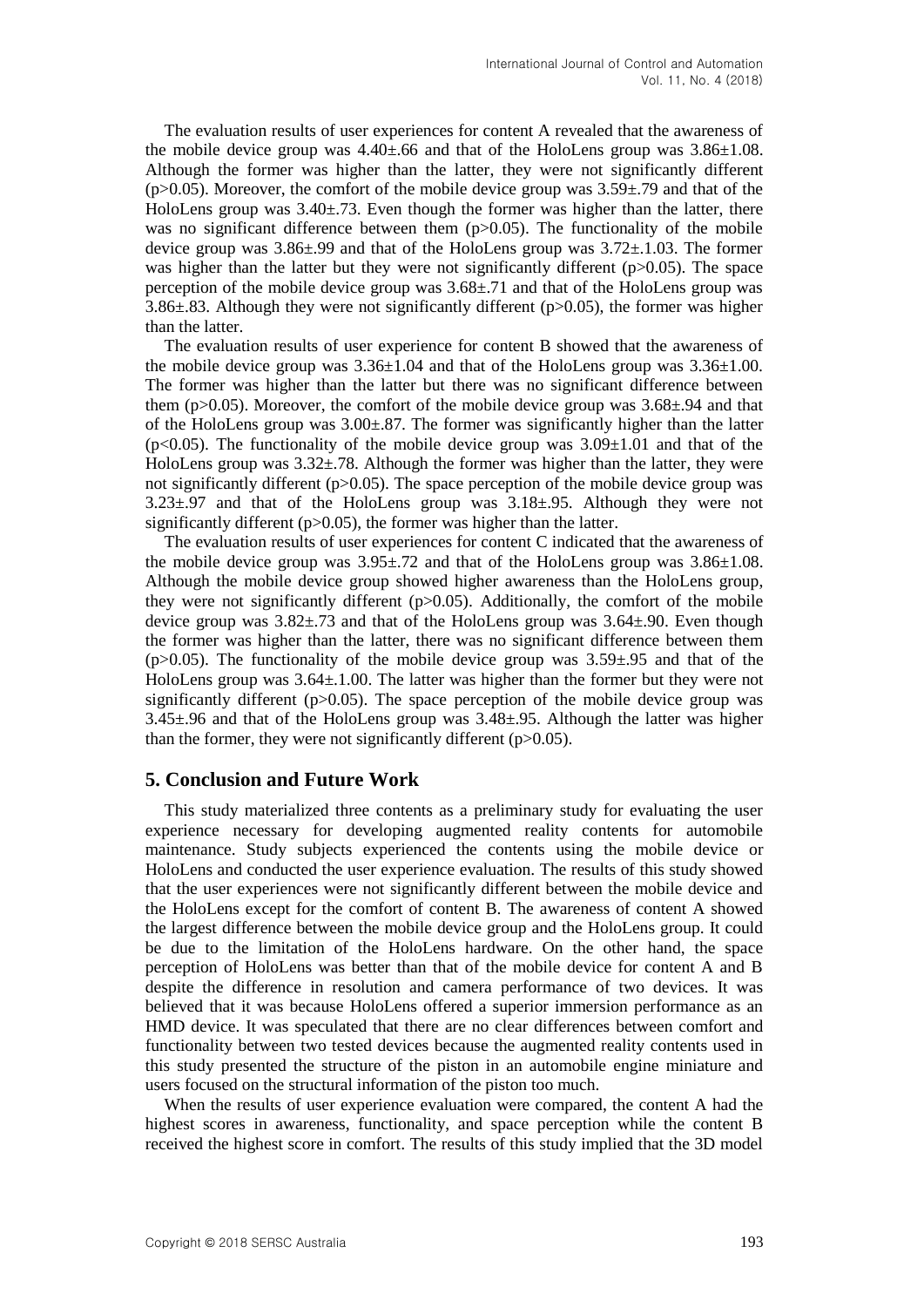animation of the content A helped subjects recognize information better, increased the clarity of information, and enhanced the difference between the reality and the virtual objects. On the other hand, subjects considered the content C as the most visual-friendly because it displayed the name and position of a part on a fixed image. The results of this study suggested that the usability of contents might be maximized when the advantages of three contents are mixed together rather than determining that the content A is the best.



**Figure 3. Application of Augmented Reality Content to the Hybrid Automobile Engine Room**

We will continuously improve and supplement the augmented reality-based automobile maintenance contents based on the feedback of the learners by testing the contents in the field repeatedly. It will be required to develop visualization method considering various automobile maintenance situations in order to conquer the limitations of the existing HoloLens hardware. Particularly, this study confirmed that the HoloLens had a restraint in tracking objects for each frame. It will be necessary to study ways of matching 3D models in the real environment to overcome the limitation. It was predicted that the HoloLens type device is in its early stage, compared to the mobile device, and it will provide better user experiences if the performance of it is enhanced in the future.

### **Acknowledgments**

This paper is a revised and expanded version of a paper entitled Asia-pacific Journal of Convergent Research Interchange presented at December 17, 2017, Namseoul University, Cheonan, Korea.

This work was supported by Institute for Information & communications Technology Promotion(IITP) grant funded by the Korea government(MSIP) (No. 2017-0-01785, The Development of Automotive Maintenance Framework).

## **References**

- [1] S. Ho Choi, M. Hun Lee and J. Yeol Lee, "A Comparative Analysis of User Experience in Home Energy Saving Awareness Using Immersive Virtual Reality and Mobile Augmented Reality", Korean Journal of Computational Design and Engineering, vol. 21, no. 4, **(2016)**, pp. 397-408.
- [2] M.-H. Heo, E.-Y. Lee and D. Kim, "A Verification of the Effectiveness of Spatial Augmented Realitybased CCA for the Improvement of Traditional Sports Climbing Lessons", Journal of The Korea Contents Association, vol. 17, no. 5, **(2017)**, pp. 90-99.
- [3] S. Park, V. Tran Hoang, A. Nguyen Hoang, G. Bae, J. Lee and D. Kim, "Automobile Maintenance Training System using Phased Learning based on Virtual Reality", Journal of KIISE : Computing Practices and Letters, vol. 19, no. 12, **(2013)**, pp. 663-667.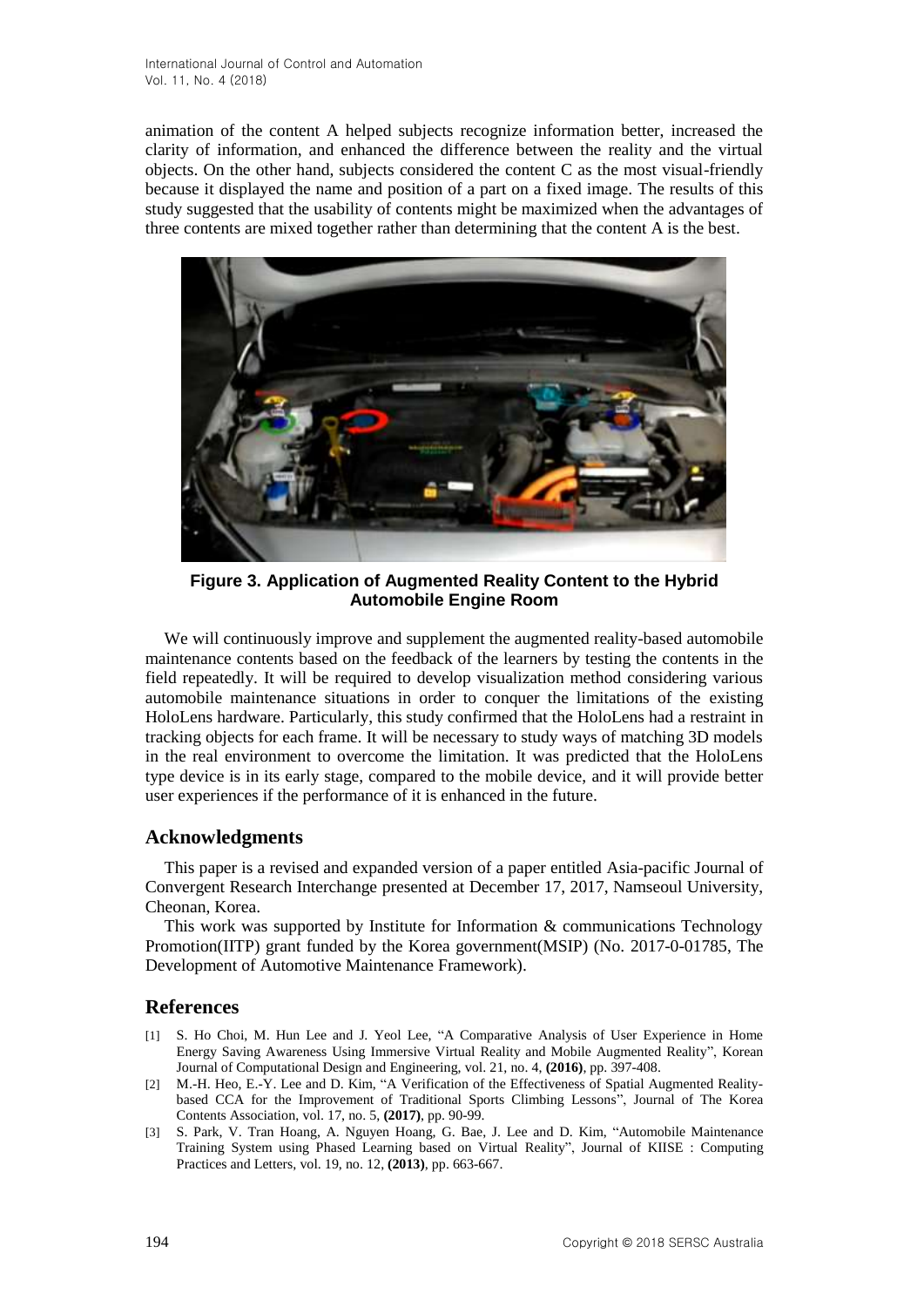- [4] H.-K. Wu, "Current status, opportunities and challenges of augmented reality in education", Computers & Education, vol. 62, **(2013)**, pp. 41-49.
- [5] J. Martín-Gutiérrez, "Augmented reality to promote collaborative and autonomous learning in higher education", Computers in Human Behavior, vol. 51, **(2015)**, pp. 752-761.
- [6] P. Milgram and F. Kishino, "A taxonomy of mixed reality visual displays", IEICE Transactions on Information and Systems, vol. 77, no. 12, **(1994)**, pp. 1321-1329.
- [7] R. T. Azuma, "A survey of augmented reality", Presence: Teleoperators and virtual environments, vol. 6, no. 4, **(1997)**, pp. 355-385.
- [8] M. Billinghurst, "Augmented reality in education", New horizons for learning, vol. 12, **(2002)**.
- [9] S. Kim, S. Young Han and J. Kim, "Hololens-based Immersive Interactive Storytelling Design: From "Sit & Watch" to "Walk & Experience"", HCI Korea 2018, **(2017)**, pp. 425-428.
- [10] H.-y. Kim, "The Current Status and Development Direction of Mixed Reality Content", Catoon & Animation Studies, vol. 46, **(2017)** March, pp. 181-206.
- [11] <https://unity3d.com/kr>, **(2017)**November 1.
- [12] https://www.vuforia.com, **(2017)** November 1.
- [13] J. Hong Park and H. Kim, "Research on GUI(Graphic User Interface) Design Styles in Mixed Reality Service - Focusing on the Way to Distinguish between Reality and Virtual Object", Journal of The Korean Society Design Culture, vol. 23, no. 2, **(2017)**, pp. 271-282.

#### **Authors**



**Myeong-Hyeon Heo** is a Ph.D. candidate student at GSC Lab., in the Department of Information Communication, Materials, and Chemistry Convergence Technology at Soongsil University, Seoul, Korea. He received his Master degree in Sports Information Technology at Soongsil University in 2014. His interests include motor learning and mixed reality. Contact him at heomaeng@gsclab.kr



**Dongho** Kim is a Professor in the Department of Digital Media at Soongsil University, Seoul, Korea. He obtained B.Sc. degree from Seoul National University and Master degree from KAIST, Korea. He received Ph.D. degree in Computer Science at the George Washington University in 2002. His research interests include realtime rendering, animation, game engineering, digital contents, and media art. Contact him at cg@ssu.ac.kr



**Jaewoon Lee** is a Research Fellow at GSC Lab in Soongsil University, Seoul, Korea. He obtained B.A. degree from Seoul Instituted of the Arts and Master degree from Soongsil University, Korea. He received Ph.D. in Media Art from Soongsil University in 2017. His research interests include mixed reality, interactive contents, and media art. Contact him at jwlee@gsclab.kr.